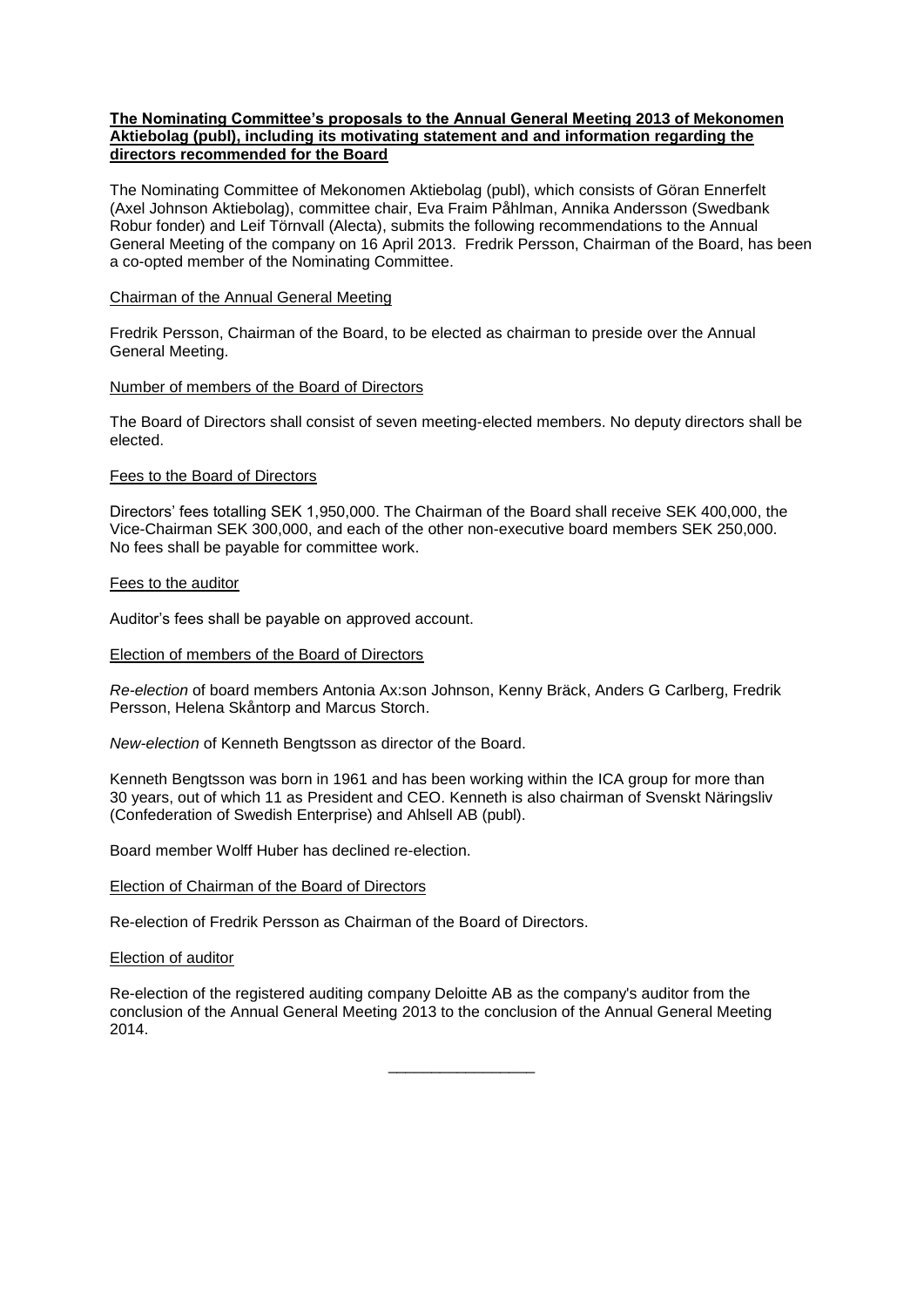The Nominating Committee's motivating statement for its proposal and information about the directors recommended for the Board is set out in **Appendix 1**.

The Nominating Committee also submits its proposal for guidelines for appointment of the Nominating Committee as set out in **Appendix 2**.

Stockholm in March 2013

THE NOMINATING COMMITTEE OF MEKONOMEN AKTIEBOLAG (PUBL)

Göran Ennerfelt, chairman Eva Fraim Påhlman

Annika Andersson Leif Törnvall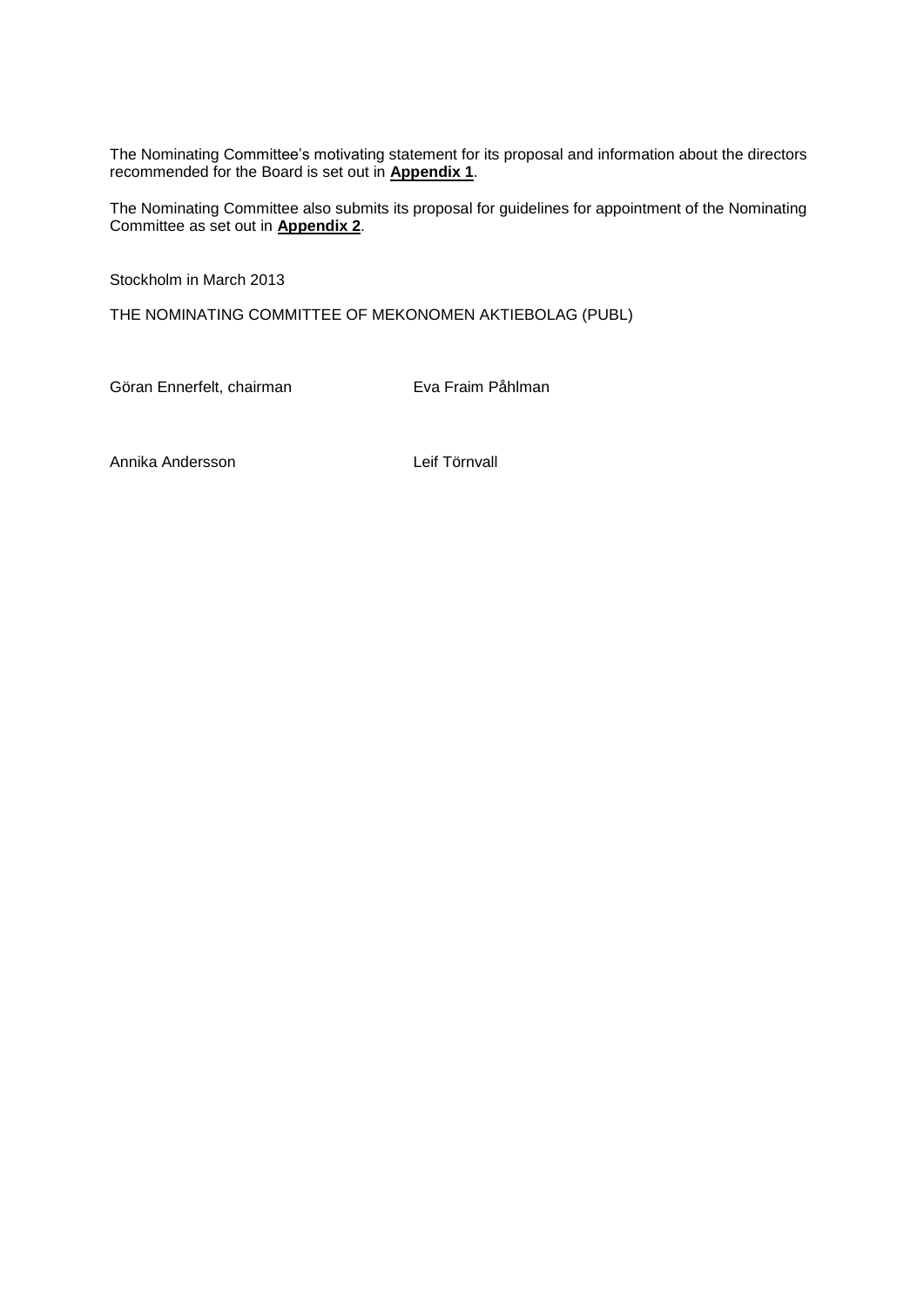# **The Nominating Committee's motivating statement and information regarding the directors recommended for the Board**

The Nominating Committee have proposed re-election of the board directors Antonia Ax:son Johnson, Kenny Bräck, Anders G Carlberg, Fredrik Persson (chairman), Helena Skåntorp and Marcus Storch. The Nominating Committee have also proposed new-election of Kenneth Bengtsson as director of the Board.

The Nominating Committee is of the opinion that the board members who have been proposed for re-election are very well suited to form the Board of Directors of Mekonomen Aktiebolag (publ) for the coming mandate period. Kenneth's experience within the merchandising sector will bring valuable knowledge to the company for its business and development.

Board member Wolff Huber has declined re-election.

The Nominating Committee is of the opinion that the Board with the proposed board members will have an appropriate composition with regard to the operations, phase of development and other relevant circumstances pertaining to the company. A basis for the proposal has been that the composition of the Board of Directors shall reflect and provide for such knowledge and experience that the company's strategic development and operation may demand. It is the opinion of the Nominating Committee that the composition of the Board of Directors is well adapted to meet such demands of the business activities of the company.

The Nominating Committee has deliberated on the issue of independency of the board members. The Nominating Committee is of the opinion that the proposal for the composition of the Board of Directors meets the requirements in the Swedish Code of Corporate Governance regarding the independency of the directors of the board.

All of the proposed board members are to be considered as independent with respect to the company and its senior management. The proposed composition of the Board of Directors also meets the requirement that at least two of the board members who are independent with respect to the company and its management shall also be independent with respect to the major shareholders of the company.

The Nominating Committee has gathered the following information concerning the board members proposed for election.

Antonia Ax:son Johnson (1943)

| Member of the board since: | 2006                                                                                                                                                                                                                                                                                                       |
|----------------------------|------------------------------------------------------------------------------------------------------------------------------------------------------------------------------------------------------------------------------------------------------------------------------------------------------------|
| Holdings in Mekonomen:     | 9,516,235 shares via company                                                                                                                                                                                                                                                                               |
| Main education:            | Bachelor's degree, University of Stockholm                                                                                                                                                                                                                                                                 |
| Other assignments:         | <b>Chairman</b> of Axel Johnson Aktiebolag and the Axel and<br>Margaret Ax:son Johnsons Foundation.                                                                                                                                                                                                        |
|                            | Vice Chairman of Nordstjernan Aktiebolag.                                                                                                                                                                                                                                                                  |
|                            | <b>Director</b> of Axel Johnson Inc., AxFast AB, Axfood Aktiebolag,<br>NCC Aktiebolag, the Axel and Margaret Ax:son Johnsons<br>Foundation for Public Service, Royal Swedish Academy of<br>Engineering Sciences (IVA) and the Antonia Ax:son Johnsons<br>Foundation for Sustainable Development, and more. |

Antonia Ax:son Johnson is independent in relation to the company and company management, but not independent in relation to major shareholders of the company.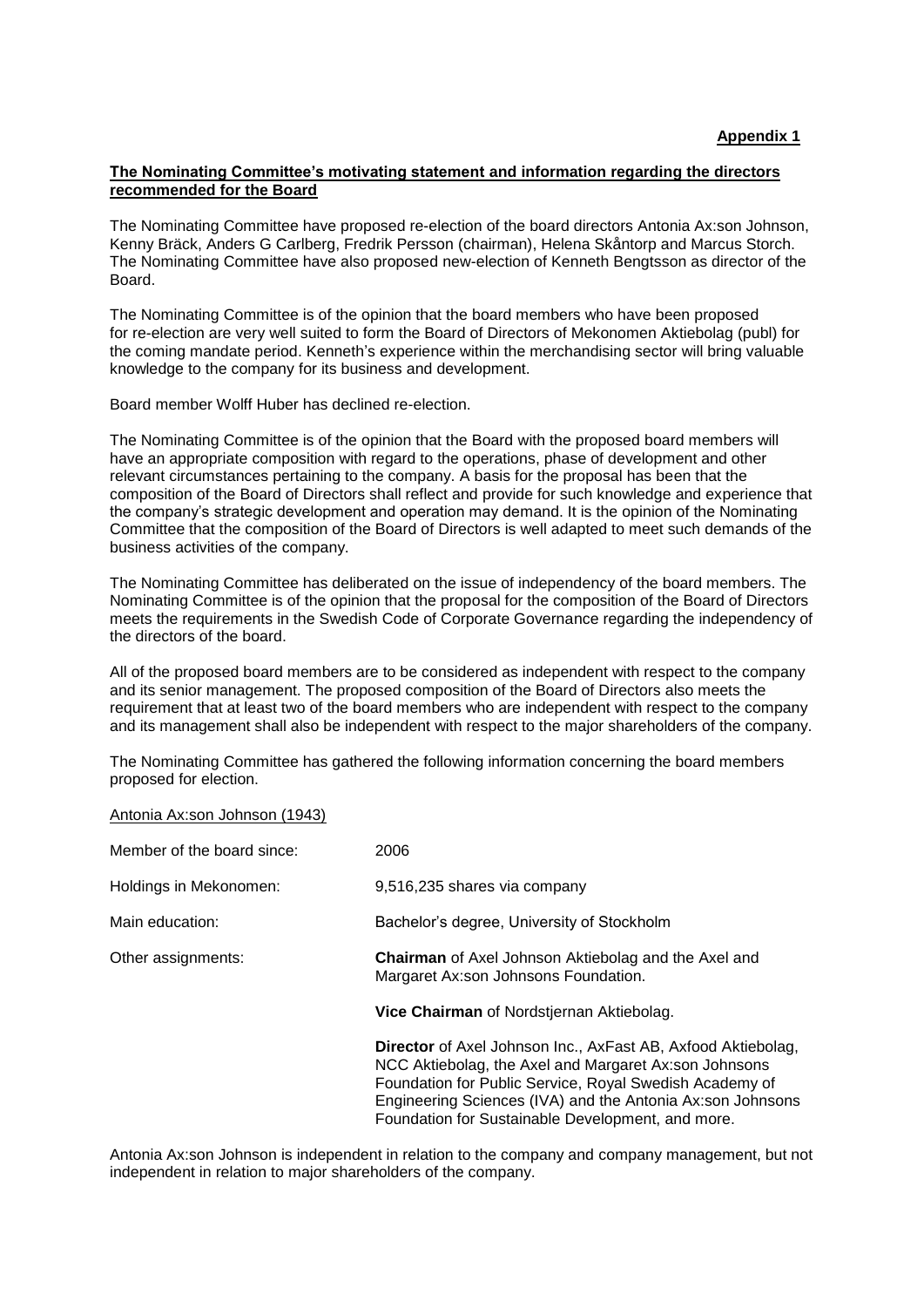# Kenny Bräck (1966)

| Member of the board since: | 2007                                                     |
|----------------------------|----------------------------------------------------------|
| Holdings in Mekonomen:     | 1,000 shares                                             |
| Main education:            | High/Upper secondary school education                    |
| Other assignments:         | Self-employed and previously a professional race driver. |

Kenny Bräck is independent with respect to the company, company management and major shareholders of the company.

| 2006                                                                                                                                                                                                                                            |
|-------------------------------------------------------------------------------------------------------------------------------------------------------------------------------------------------------------------------------------------------|
| 1,000 shares                                                                                                                                                                                                                                    |
| MBA Economics, University of Lund                                                                                                                                                                                                               |
| Chairman of Höganäs Aktiebolag.                                                                                                                                                                                                                 |
| <b>Director</b> of SWECO AB (publ), Sapa AB, AxFast AB, Beijer<br>Alma AB, Axel Johnson Inc., SSAB AB, Investmentaktiebolaget<br>Latour, Erik Penser Bankaktiebolag, Recipharm AB (publ),<br>Smilbandsbolaget AB and Åseda Golfintressenter AB. |
|                                                                                                                                                                                                                                                 |

Anders G Carlberg is independent with respect to the company and company management, but not independent with respect to major shareholders of the company.

| Fredrik Persson (1968)     |                                                                                                                                                                                                |
|----------------------------|------------------------------------------------------------------------------------------------------------------------------------------------------------------------------------------------|
| Member of the board since: | 2006                                                                                                                                                                                           |
| Holdings in Mekonomen:     | 1,000 shares                                                                                                                                                                                   |
| Main education:            | MBA, Stockholm School of Economics and studies at Wharton<br>School, USA.                                                                                                                      |
| Other assignments:         | <b>Chairman</b> of Axfood Aktiebolag, Axstores AB and Svensk<br>BevakningsTjänst AB.                                                                                                           |
|                            | <b>Vice Chairman</b> of Martin & Servera Aktiebolag and Svensk<br>Handel AB.                                                                                                                   |
|                            | <b>Director</b> of Aktiebolaget Electrolux, AxFast AB, Axel Johnson<br>International Aktiebolag, Lancelot Asset Management<br>Aktiebolag, NovAx AB and Confederation of Swedish<br>Enterprise. |

**President and CEO** of Axel Johnson Aktiebolag.

Fredrik Persson is independent in relation to the company and company management, but not independent in relation to major shareholders of the company.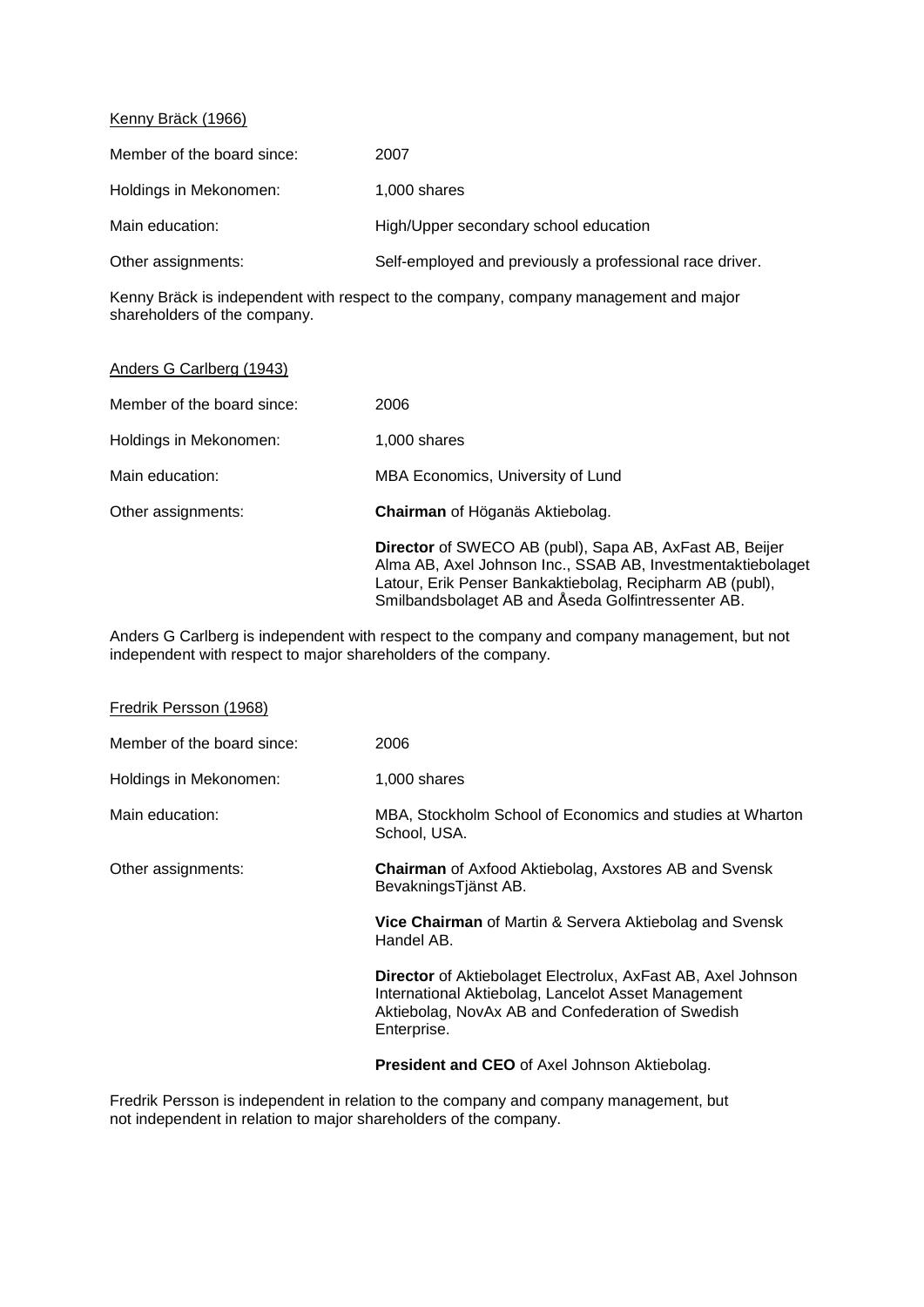# Helena Skåntorp (1960)

|                            | <b>President and CEO of Lernia AB.</b> |
|----------------------------|----------------------------------------|
| Other assignments:         | Director of 2E Group AB.               |
| Main education:            | MBA, University of Stockholm           |
| Holdings in Mekonomen:     | 2,000 shares                           |
| Member of the board since: | 2004                                   |

Helena Skåntorp is independent with respect to the company, the company management and major shareholders of the company.

| Marcus Storch (1942)       |                                                                                                                                                                      |
|----------------------------|----------------------------------------------------------------------------------------------------------------------------------------------------------------------|
| Member of the Board since: | 2006                                                                                                                                                                 |
| Holdings in Mekonomen:     | None                                                                                                                                                                 |
| Main education:            | Master of Engineering, KTH, Medicine Dr h.c.                                                                                                                         |
| Other assignments:         | <b>Chairman</b> of the Nobel Foundation, Storch & Storch Aktiebolag<br>and KEBRIS AB.                                                                                |
|                            | <b>Vice Chairman</b> of Axel Johnson Aktiebolag and Axfood<br>Aktiebolag.                                                                                            |
|                            | Director of Nordstjernan Aktiebolag, Investment AB Öresund,<br>the Royal Swedish Academy of Sciences and the Royal<br>Swedish Academy of Engineering Sciences (IVA). |
|                            | Marcus Storch is independent in relation to the company and company management but                                                                                   |

Marcus Storch is independent in relation to the company and company management, but not independent in relation to major shareholders of the company.

# Kenneth Bengtsson (1961)

| Proposed member of the Board |                                                                                                       |
|------------------------------|-------------------------------------------------------------------------------------------------------|
| Holdings in Mekonomen:       | None                                                                                                  |
| Main education:              | High/Upper secondary school education and education within the ICA<br>system.                         |
| Other assignments:           | <b>Chairman</b> of Ahlsell AB (publ), Confederation of Swedish Enterprise and<br>Suomen Lähikappa Oy. |
|                              | Vice Chairman of World Childhood Foundation and Ung<br>Företagsamhet.                                 |

Kenneth Bengtsson is independent with respect to the company, the company management and major shareholders of the company.

\_\_\_\_\_\_\_\_\_\_\_\_\_\_\_\_\_